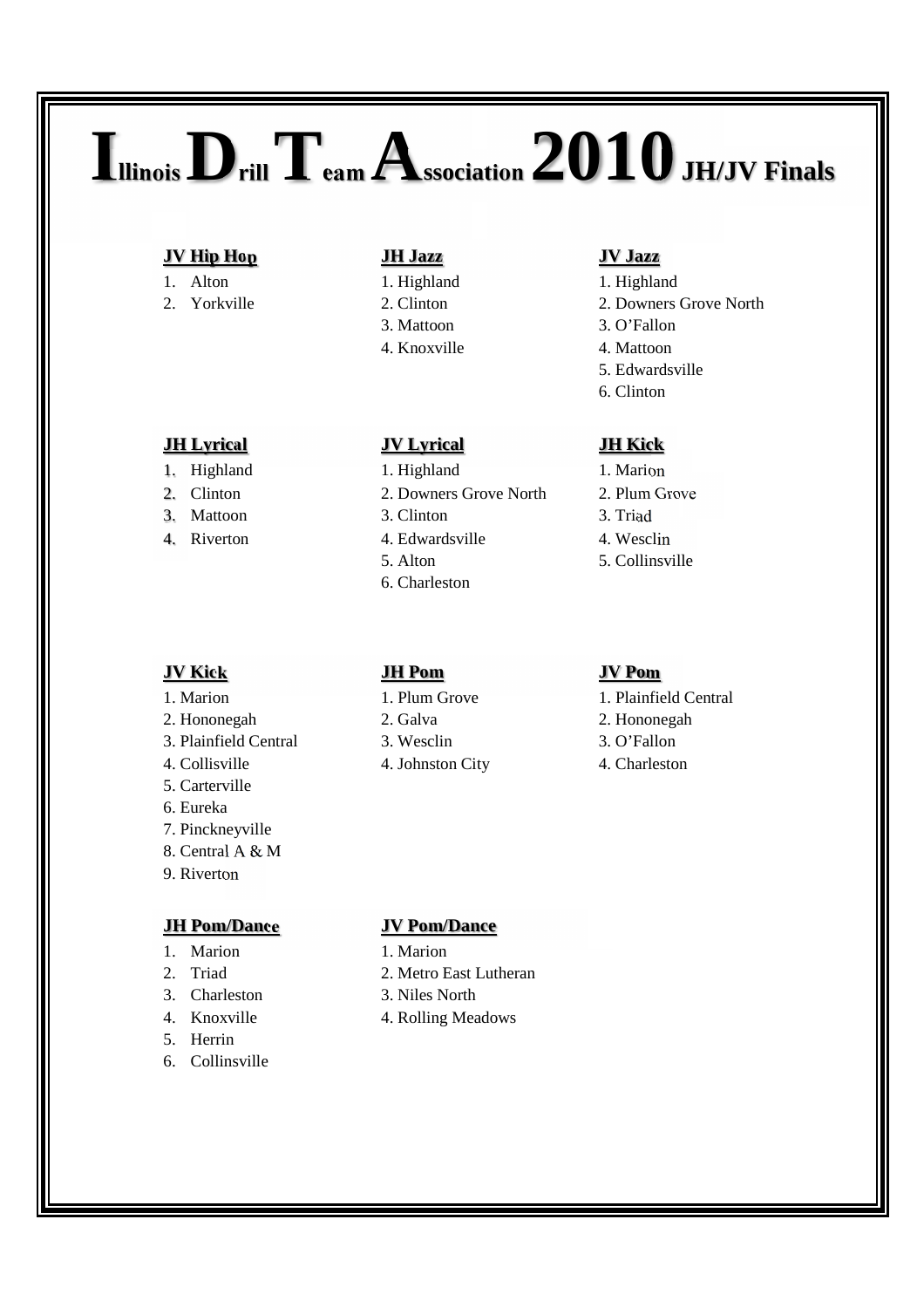# **IllinoisDrillTeam Association 2011JH/JV Finals**

- 
- 

## **JH Hip Hop JV Hip Hop JH Jazz**

- 1. Herrin 1. Edwardsville 1. Highland
	-
	-

- 1. Highland 1. Highland 1. Highland 1. Highland
- 
- 
- 4. Downers Grove North 4. Riverton 4. Maroa Forsyth
- 5. Edwardsville 5. Alton
- 6. Maroa Forsyth
- 7. Mattoon

- 
- 
- 
- 

- 1. O'Fallon 1. Marion 1. Marion 1. Marion
- 
- 3. Plainfield Central 3. Wesclin 3. Collinsville
- 4. Niles North 4. Parkside 4. Marist

- 
- 
- 
- 

- 
- 2. Triad 2. Collinsville 2. Galva
- 3. Collinsville 3. Hononegah 3. Akin
- 4. Charleston 4. Buffalo Grove
	- 5. Plainfield Central

### **JV Pom JH Pom/Dance JV Pom/Dance**

- 
- 
- 
- 
- 
- 6. Johnston City 6. Mt Assisi
- 7. Collinsville
- 8. Charleston

- 
- 2. Clinton 2. Niles North 2. Mattoon
	- 3. Alton 3. Parkside
		- 4. Knoxville
		- 5. Riverton
		- 6. Clinton

### **JV Jazz JH Lyrical JV Lyrical**

- 
- 2. Belleville East 2. Mattoon 2. Downers Grove North
- 3. O'Fallon 3. Herrin 3. Belleville East
	-
	-

## **JH Kick JV Kick JH Pom**

- 1. Marion 1. Marion 1. Knoxville
	-
	-

- 
- 2. Hononegah 2. Triad 2. Rolling Meadows
	-
	-
	- 5. Cambridge 5. Buffalo Grove
		-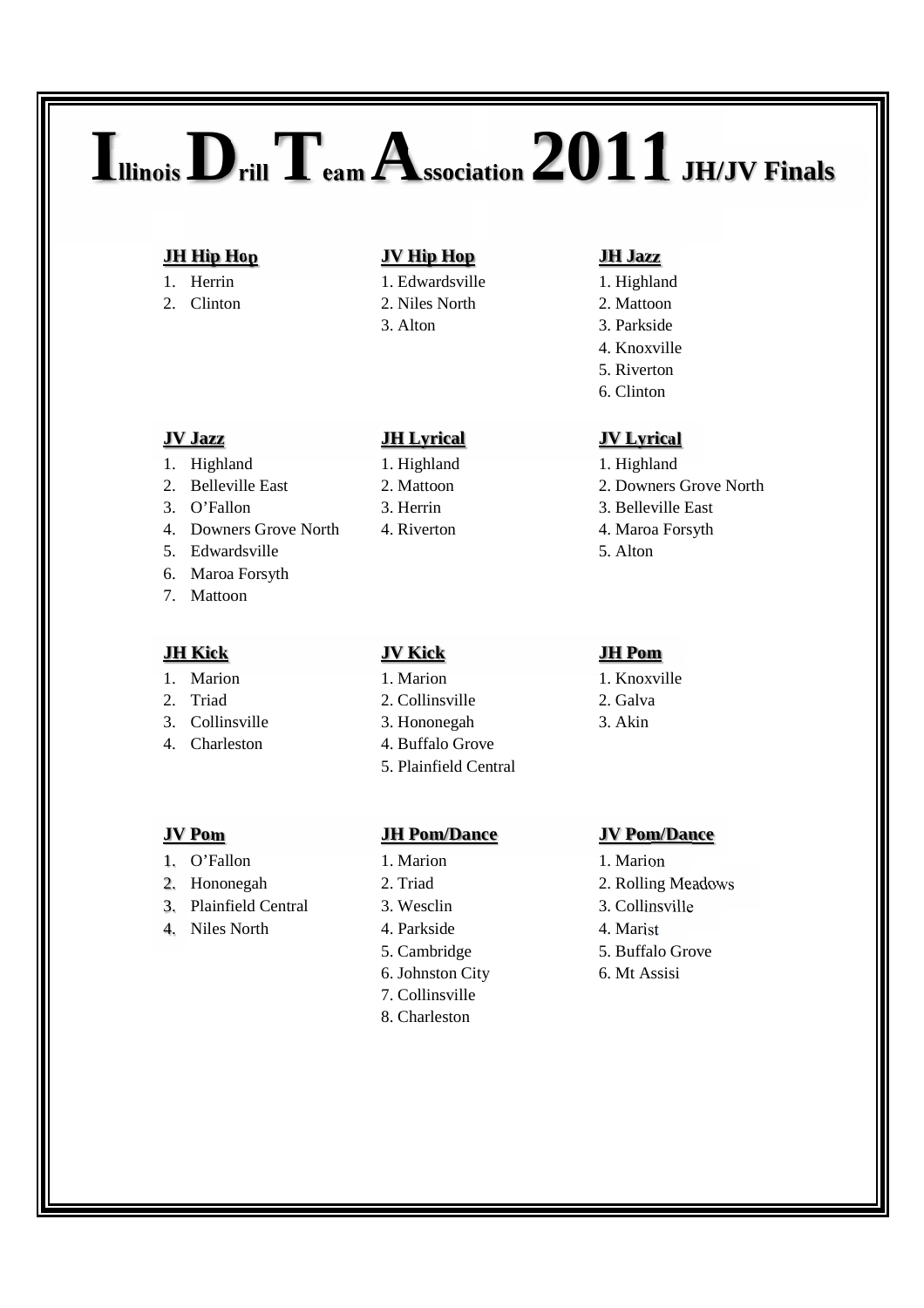# **IllinoisDrillTeam Association 2012JH/JV Finals**

- 
- 
- 3. Washington 3. Herrin

- 1. Highland 1. Highland 1. Highland 1. Highland
- 
- 
- 4. Edwardsville 4. Clinton 4. Alexander 4. Mattoon

- 
- 
- 
- 4. Collinsville 4. Hononegah
- 5. Dunlap Valley

- 1. Hononegah 1. Marion 1. Marion 1. Marion
- 

- 
- 2. Clinton 2. Belleville East 2. Mattoon

- 
- 
- 
- 
- 1. Marion 1. Downers Grove North 1. Plum Grove
	-
- 3. Plum Grove 3. Buffalo Grove 3. Galva
	-

- 
- 2. Morton 2. Collinsville 2. Fenton
	-
	-
	-
	- 6. Winnebago
	- 7. St. Paul Catholic
	- 8. Dunlap Valley
	- 9. Washington

- 
- 
- 
- 4. Clinton
- 5. Parkside
- 6. Knoxville

## **JV Jazz JH Lyrical JV Lyrical**

- 
- 2. O'Fallon 2. Mattoon 2. Downers Grove North
- 3. Mattoon 3. St. Paul Catholic 3. Belleville East
	-

- 
- 
- 

## **JV Pom JH Pom/Dance JV Pom/Dance**

- 
- 
- 3. Wesclin 3. O'Fallon
- 4. Charleston 4. Rolling Meadows
- 5. Parkside 5. Buffalo Grove
- **JH Kick JV Kick JH Pom**
- 2. Wesclin 2. Marion 2. Knoxville
	-
	-
	-

## **JH Hip Hop JV Hip Hop JH Jazz**

1. Herrin 1. Edwardsville 1. Highland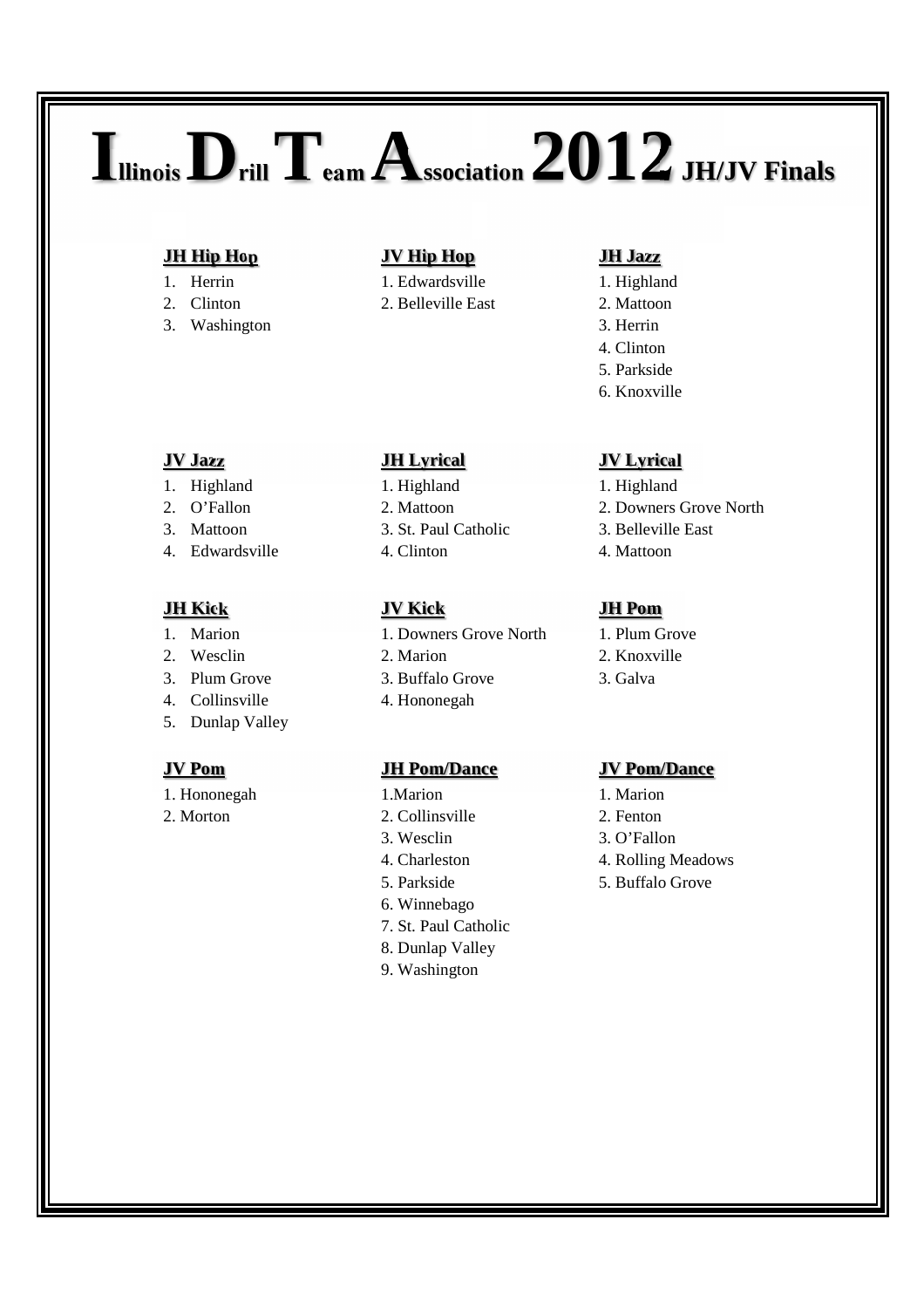## **IllinoisDrillTeam Association 2013JH/JV Finals**

- 
- 
- 
- 4. Herrin 4. Trimpe
- 5. Trimpe 5. Carriel
- 6. Washington 6. Knoxville

- 
- 2. Highland 2. Mattoon 2. Marion
- 
- 
- 
- 6. Maroa-Forsyth 6. Casey

## **JH Kick JV Kick JH Pom**

- 
- 
- 

## **JH Hip Hop JV Hip Hop JH Jazz**

- 1. Villa Grove 1. Edwardsville 1. Highland
- 2. Highland 2. Highland 2. Clinton
- 3. Parkside 3. Belleville East 3. Mattoon

## **JV Jazz JH Lyrical JV Lyrical**

- 1. Marion 1. Highland 1. Highland 1. Highland
	-
	-
	-
- 5. Mattoon 5. Washington
	-

1. Marion 1. Marion 1. Herrin 2. Plum Grove 2. Collinsville 2. Unity 3. Collinsville 3. Mattoon 3. Knoxville

## **JV Pom JH Pom/Dance JV Pom/Dance**

- 
- 2. Collinsville 2. O'Fallon
- 
- 4. Wesclin
- 5. Carriel
- 6. Charleston
- 7. Parkside

- 
- 
- 
- 
- 
- 
- 7. Charleston

- 
- 
- 3. O'Fallon 3. Marion 3. Belleville East
- 4. Edwardsville 4. Clinton 4. Maroa-Forsyth

- 
- 
- 
- 4. Akin

- 1. Hononegah 1. Marion 1. Edwardsville
	-
	- 3. Clinton 3. Collinsville